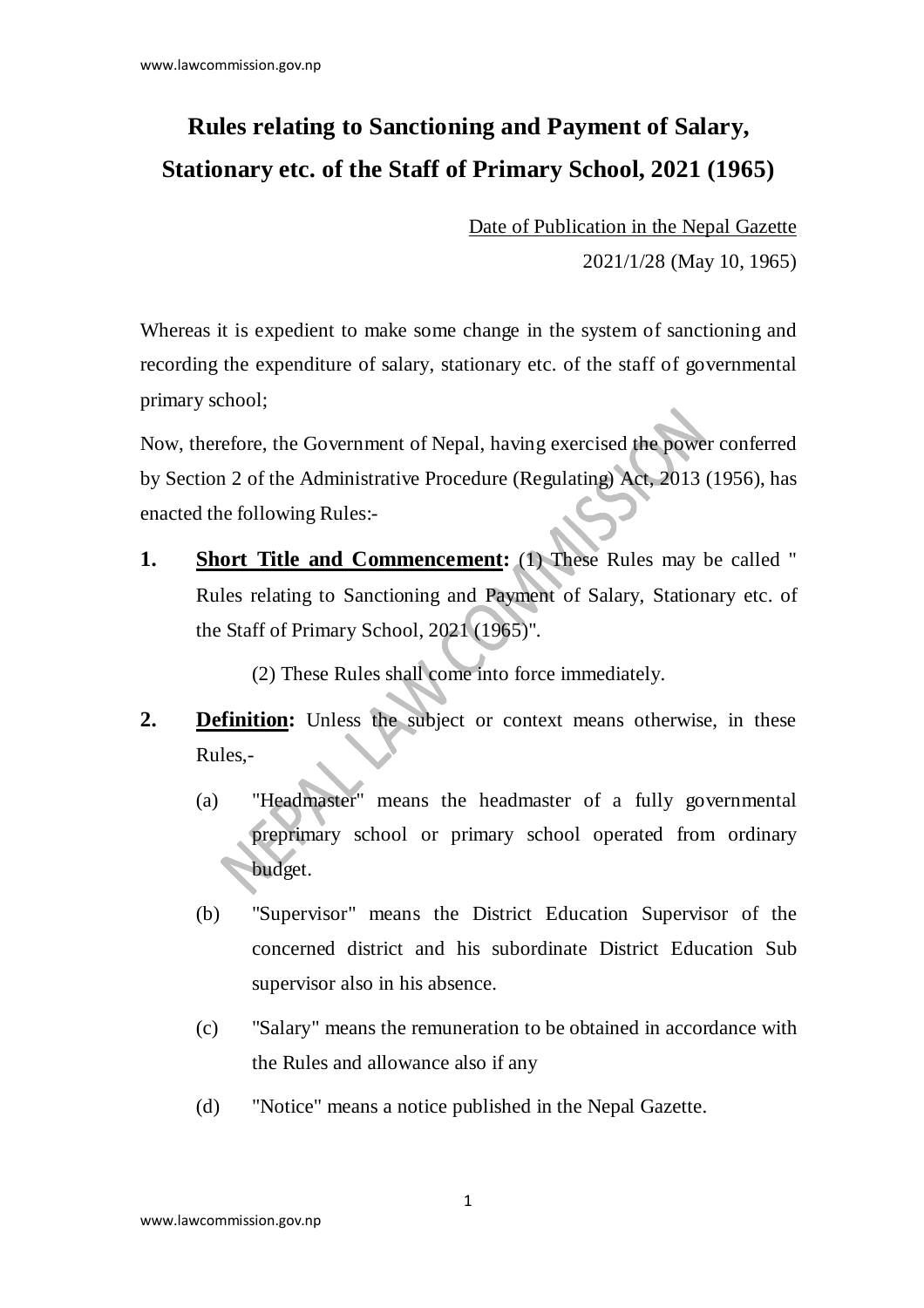**3. Duty of a Headmaster:** (1) The Headmaster shall furnish the record of attendance and leave of previous month of the whole staff including himself of the School at the Office of Supervisor within the  $7<sup>th</sup>$  day of every month.

(2) The Headmaster shall submit the payroll also of that month along with the record of attendance and leave supposed to be submitted to the Office of Supervisor under sub-rule (1).

(3) The Headmaster shall, giving due consideration to the quantity of stationary needed for the first three months of every fiscal year in the beginning and subsequent 3 months in the each fourth month, submit the report of stationary to the Office of the Supervisor.

**4. Right and Duties of the Supervisor:** (1) The Supervisor shall carefully check and examine the record of attendance and leave, payroll report and stationary report submitted under rule 3 whether the reports are right or not, whether the leave is got approved in accordance with the Rules or not, whether the salary and stationary is demanded in consonance with the figure of budget or not etc., and if it is found right, he shall approve the payroll report also.

(2) The supervisor, after approval of the reports under sub-rule (1), shall make payment of salary and stationary immediately if it is being paid from earlier from the Office of the Supervisor and make necessary recommendation to another office to pay if it is being paid from earlier from another office.

**5. Making Payment of Salary and Stationary:** The Office or Land Revenue Office responsible to pay the expenditure of salary and stationary, after receive the letter of recommendation from the Office of the Supervisor under sub-rule (2) of rule 4, shall pay by maintaining the due process of Act and Rules as per the recommendation.